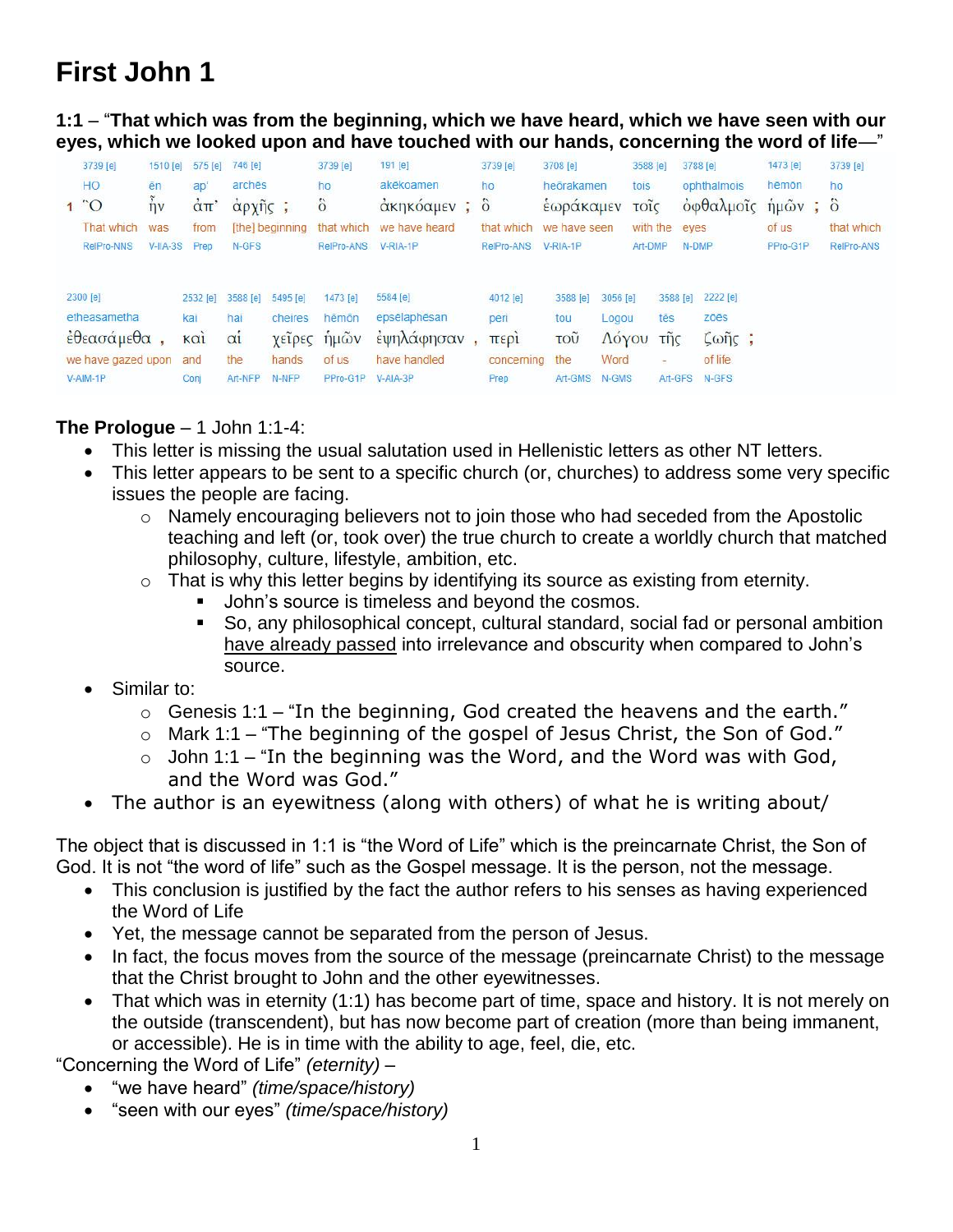- "looked at" *(time/space/history)*
- "our hands have touched" *(time/space/history)*

"**which we have heard**" – refers to the eyewitnesses physically hearing Jesus speak.

"**which we have seen with our eyes**" – confirms these are eyewitnesses of physical events in history.

 90 of 91 uses of this verb "to see" and the words "with the eyes in the Septuagint imply sense perception.

"**which we have looked at**" – this verb *theaomain* is used 22x in the NT. The 19x it is used outside of First John refer to physical seeing with the human eye.

- There is no difference between "seen with our eyes" and "looked at" other than the verb tenses.
	- $\circ$  "seen with our eyes" is perfect tense focusing on the status of the author as an eyewitness.
	- $\circ$  "looked at" is aorist is focusing on the seeing itself.

"**our hands have touched**" – refers to physical touching in Luke 24:39; Hebrews 12:18; Acts 17:27. The Septuagint uses it 15x predominantly referring to physical touching.

The message that Jesus communicated came through his words, his appearance and his physical presence.

# **Logos – the Word**

Three schools of thought:

- A. Greek Philosophy rational expression.
- B. Philo, the Jewish philosopher from Alexandria, Egypt during the time of Jesus, Paul and John 1. The logos is the eikon, the image of God
	- 2. The logos is close to Metatron, the closest angel to God in rabbinic angelology
	- 3. High priest acting as a mediator
	- 4. The paraclete
	- 5. It is not a person, but something shadowy and outside this world.
- C. Rabbinic Theology
	- 1. *Memra* (mimra) is Aramaic for "word" and is a translation of the Hebrew "*davar*"
	- 2. John used the Greek word *logos* to express the Hebrew thought of *davar*. There was no other word to use.
	- 3. John was using a Greek word (used by philosophers), but he was thinking Jewish theology.
	- 4. Rabbis had been using this word logos.
	- 5. The Jews used this in their prayer/blessing before every meal and drink: "Blessed are thou, O king of the universe: everything was made by his **word.**"
	- 6. Logos is the exact word used for the rabbi's *memra*, but after the time of Jesus and the apostle's writings (that used the word logos to refer to Jesus Christ) the rabbis never used it.
		- i. It is used 596 times in the Targums (before 100 AD),
		- ii. but not once in the Talmud (written down 200 AD)!
	- 7. Deuteronomy 33:27 The Mimra was the creative word of God before creation.
	- 8. Man was created by Mimra.
	- 9. The rabbis identified the Mimra with the: Angel of the Lord, Metatron (closest angel to God), the Messiah, God's representative, his emissary, the angel who acts as the high priest that prays before God for the world and for Israel.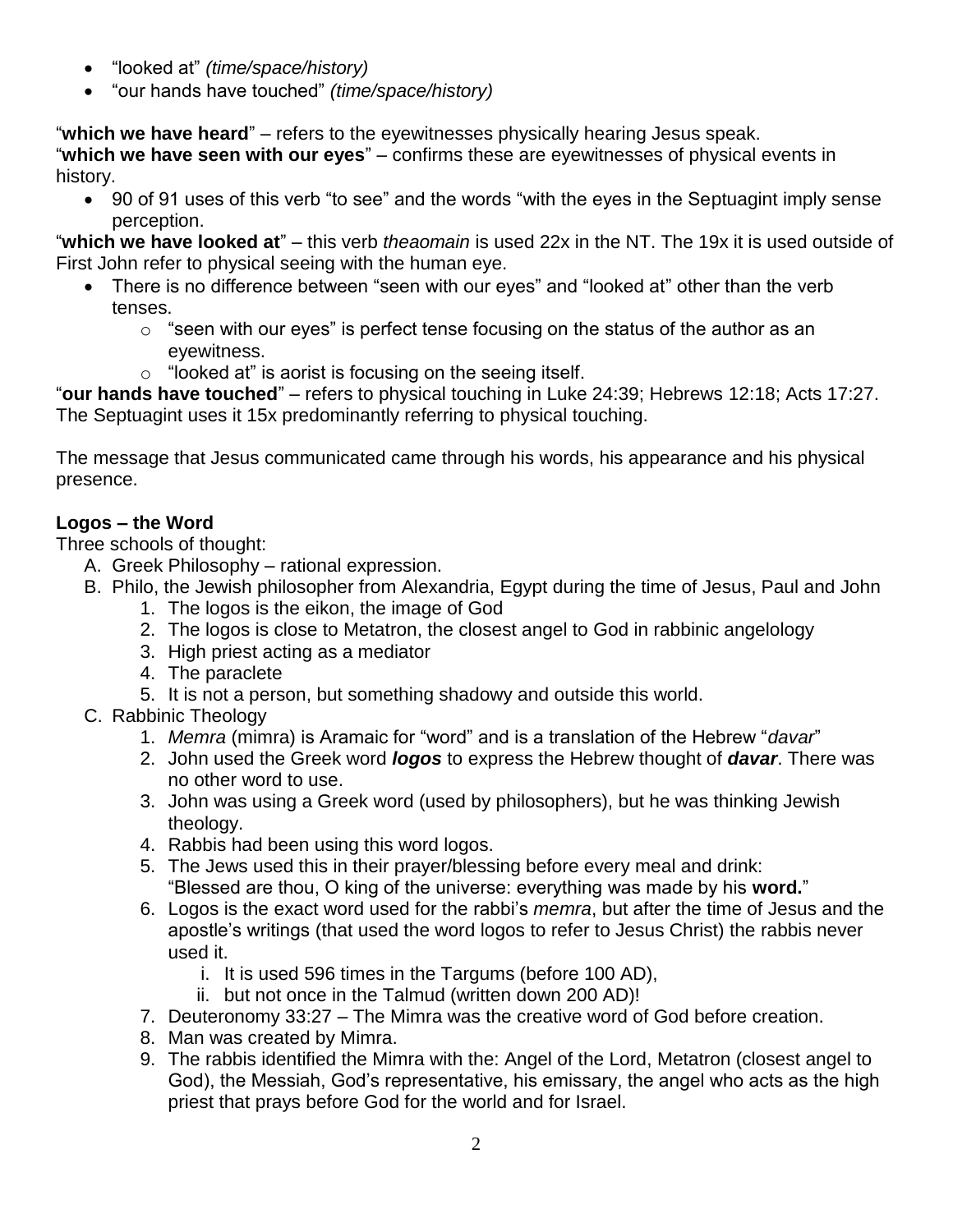- 10.Mimra was identified as being with God.
- 11.Jacob promises that the Mimra will be God for him.
- 12.Abraham is justified through the Mimra
- 13.Moses prays to the Mimra
- 14.The seed of Israel is justified through the Mimra
- 15.The world was created through Mimra's

#### **1:2** – "**the life was made manifest, and we have seen it, and testify to it and proclaim to you the eternal life, which was with the Father and was made manifest to us**—"

| 2532 [e]<br>kai<br>2 KCl<br>and<br>Conj | 3588 [e]<br>hē<br>the<br>Art-NFS N-NFS                      | zōē<br>$L\omega n$<br>life | 5319 [e]<br>2222 [e]<br>$V-AIP-3S$                               | ephanerothe<br>$\frac{2}{3}$ εφανερώθη,<br>was made manifest and |                          | kai<br>$K\alpha$<br>Conj           | 2532 [e] 3708 [e]<br>heōrakamen<br>έωράκαμεν,<br>we have seen [it]<br>$V-RIA-1P$ | kai<br>KCl <sub>1</sub><br>and<br>Conj | 2532 [e] 3140 [e]<br>martyroumen<br>μαρτυροὖμεν<br>bear witness<br>V-PIA-1P |                                        | 2532 [e] 518 [e]<br>kai<br>KCl <sub>1</sub><br>and<br>Conj | apangellomen<br>άπαγγέλλομεν υμίν<br>proclaim<br>V-PIA-1P | 4771 [e]<br>hymin<br>to you<br>PPro-D2P | 3588 [e]<br>tēn<br>$T\eta V$<br>the<br>Art-AFS | 2222 [e]<br>zōēn<br>$\zeta \omega \eta v$<br>life<br>N-AFS |
|-----------------------------------------|-------------------------------------------------------------|----------------------------|------------------------------------------------------------------|------------------------------------------------------------------|--------------------------|------------------------------------|----------------------------------------------------------------------------------|----------------------------------------|-----------------------------------------------------------------------------|----------------------------------------|------------------------------------------------------------|-----------------------------------------------------------|-----------------------------------------|------------------------------------------------|------------------------------------------------------------|
| 3588 [e]<br>tēn<br><b>TIJV</b>          | 166 [e]<br>aiōnion<br>αιωνιον<br>eternal<br>Art-AFS Adj-AFS |                            | 3748 [e]<br>hētis<br>$n\pi$<br>which<br>RelPro-NFS V-IIA-3S Prep | 1510 [e]<br>ēn<br>$\eta v$<br>was                                | 4314 [e]<br>pros<br>with | 3588 [e]<br>ton<br>προς τον<br>the | 3962 [e]<br>Patera<br>Πατέρα,<br>Father<br>Art-AMS N-AMS                         | 2532 [e]<br>kai<br>KCI<br>and<br>Conj  | 5319 [e]<br>ephanerothe<br>έφανερώθη ήμιν;<br>was revealed<br>$V-AIP-3S$    | 1473 [e]<br>hēmin<br>to us<br>PPro-D1P |                                                            |                                                           |                                         |                                                |                                                            |

**1:3** – "**that which we have seen and heard we proclaim also to you, so that you too may have fellowship with us; and indeed our fellowship is with the Father and with his Son Jesus Christ**."

|             | 3739 [e]                  |                         | 3708 [e] |                     | 2532 [e]                         | 191 [e]                                   |                                | 518 [e]                         |                          | 2532 [e]                      | 4771 [e]                     | 2443 [e] |                        | 2532 [e]         | 4771 [e]                 |                               | 2842 [e]                  | 2192 [e]                  | 3326 [e]                   |
|-------------|---------------------------|-------------------------|----------|---------------------|----------------------------------|-------------------------------------------|--------------------------------|---------------------------------|--------------------------|-------------------------------|------------------------------|----------|------------------------|------------------|--------------------------|-------------------------------|---------------------------|---------------------------|----------------------------|
|             | ho                        |                         |          | heörakamen          | kai                              | akēkoamen                                 |                                | apangellomen                    |                          | kai                           | hymin                        | hina     |                        | kai              | hymeis                   |                               | koinōnian                 | echēte                    | meth'                      |
| $3\ddot{o}$ |                           |                         |          | εωρακαμεν           | KCl1                             | ακηκοαμεν                                 |                                | απαγγέλλομεν                    |                          | $K\alpha$ <sub>1</sub>        | $\frac{1}{2}$ $\frac{1}{2}$  | iνα      |                        | KCl <sub>1</sub> | <b>VHEIC</b>             |                               | κοινωνιαν                 | εχητε                     | $\mu \varepsilon \theta$   |
|             | that which                |                         |          | we have seen        | and                              | have heard                                |                                | we proclaim                     |                          | also                          | to you                       | so that  |                        | also             | you                      |                               | fellowship                | might have                | with                       |
|             | RelPro-ANS                |                         | V-RIA-1P |                     | Conj                             | V-RIA-1P                                  |                                | V-PIA-1P                        |                          | Conj                          | PPro-D2P                     | Conj     |                        | Conj             | PPro-N2P                 |                               | N-AFS                     | V-PSA-2P                  | Prep                       |
|             | 1473 [e]<br>hēmōn<br>ήμων | kai<br>KCl <sub>1</sub> | 2532 [e] | 3588 [e]<br>hē<br>n | 2842 [e]<br>koinônia<br>κοινωνια | 1161 [e]<br>de<br>$\delta \dot{\epsilon}$ | 3588 [e]<br>hē<br>$\mathbf{n}$ | 2251 [e]<br>hēmetera<br>ημετερα | 3326 [e]<br>meta<br>μετα | 3588 [e]<br>tou<br><b>TOU</b> | 3962 [e]<br>Patros<br>Πατρος |          | 2532 [e]<br>kai<br>KCI |                  | 3326 [e]<br>meta<br>μετα | 3588 [e]<br>tou<br><b>TOU</b> | 5207 [e]<br>Huiou<br>Yioù | 846 [e]<br>autou<br>αύτου | 2424 [e]<br>lēsou<br>Ίησου |
| <b>US</b>   |                           | and                     |          | the                 | fellowship                       | indeed                                    |                                | of us                           | [is] with the            |                               | Father                       |          | and                    |                  | with                     | the                           | Son                       | of him                    | Jesus                      |
|             | PPro-G1P                  | Conj                    |          | Art-NFS             | N-NFS                            | Conj                                      | Art-NFS                        | PPro-NF1P                       | Prep                     | Art-GMS                       | N-GMS                        |          | Conj                   |                  | Prep                     | Art-GMS                       | N-GMS                     | PPro-GM3S                 | N-GMS                      |
|             |                           |                         |          |                     |                                  |                                           |                                |                                 |                          |                               |                              |          |                        |                  |                          |                               |                           |                           |                            |

5547 [e] Christou Χριστού. Christ N-GMS

#### **1:4** – "**And we are writing these things so that our joy may be complete**."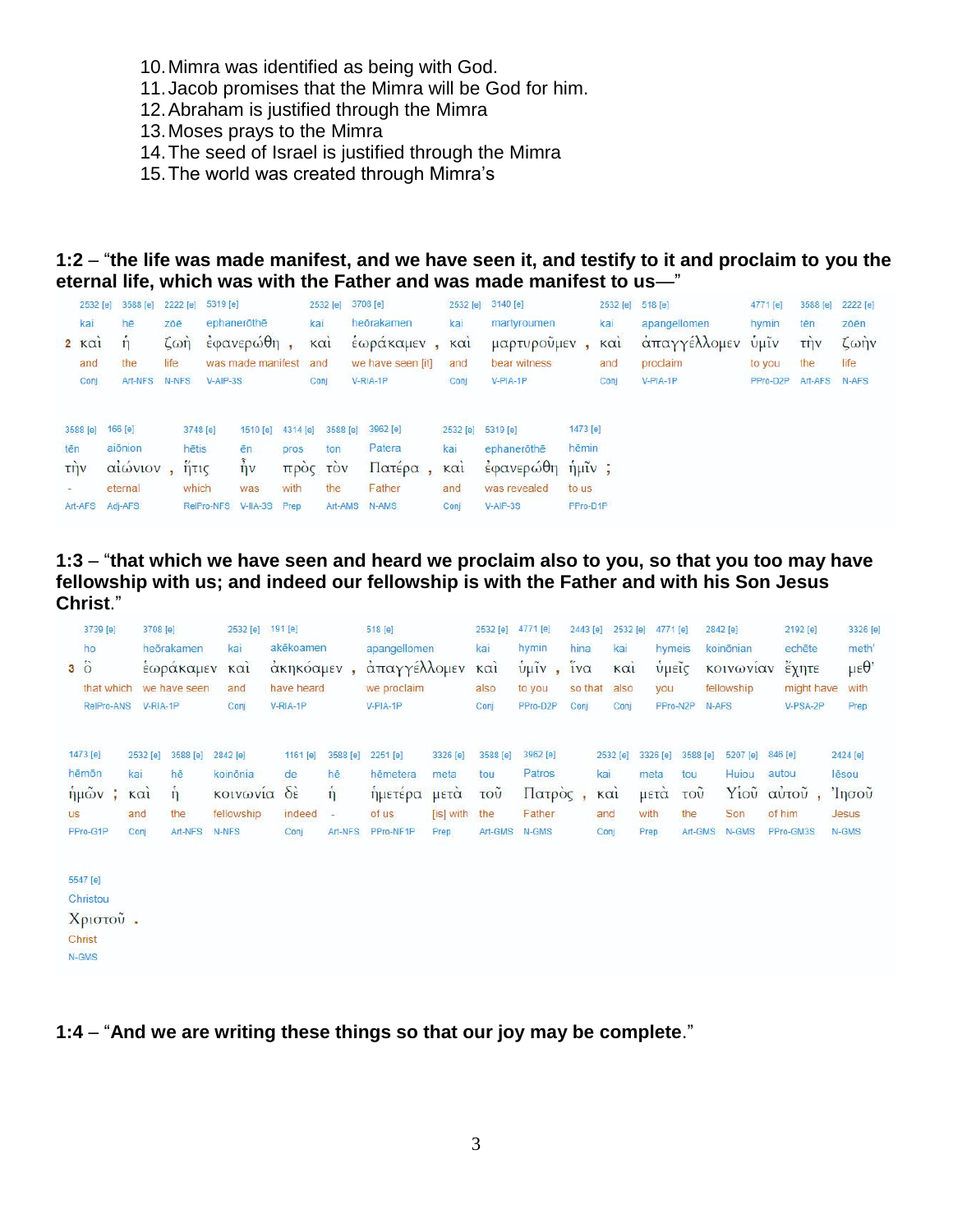|                     | 2532 [e] 3778 [e] | 1125 [e]            | 1473 [e] |      |         | 2443 [e] 3588 [e] 5479 [e] 1473 [e] |             | 1510 [e]   | 4137 [e]          |  |
|---------------------|-------------------|---------------------|----------|------|---------|-------------------------------------|-------------|------------|-------------------|--|
| kai                 | tauta             | graphomen           | hēmeis   | hina | hē      | chara                               | hēmōn       | ē          | peplērōmenē       |  |
| $4 \times \alpha i$ | ταῦτα             | γράφομεν ήμεῖς, ἵνα |          |      | $\eta$  |                                     | χαρὰ ἡμῶν ἦ |            | πεπληρωμένη.      |  |
| And                 | these things      | write               | we       | that | the     | <b>JOV</b>                          | of us       |            | might be complete |  |
| Conj                | DPro-ANP          | $V-PIA-1P$          | PPro-N1P | Coni | Art-NFS | N-NFS                               | PPro-G1P    | $V-PSA-3S$ | V-RPM/P-NFS       |  |

## **1:5** – "**This is the message we have heard from him and proclaim to you, that God is light, and in him is no darkness at all**."

|               | 2532 [e]                              | 1510 [e]                                    | 3778 [e]                                            | 3588 [e] 31 [e]                                         |                        | 3739 [e]                                     | 191 [e]                                     |                                                               | 575 [e] 846 [e]                   |                                            |      | 2532 [e] 312 [e]       | 4771 [e] | 3754 [e] | 3588 [e]      | 2316 [e] |
|---------------|---------------------------------------|---------------------------------------------|-----------------------------------------------------|---------------------------------------------------------|------------------------|----------------------------------------------|---------------------------------------------|---------------------------------------------------------------|-----------------------------------|--------------------------------------------|------|------------------------|----------|----------|---------------|----------|
|               | Kai                                   | estin                                       | hautē                                               | hē                                                      | angelia                | hēn                                          |                                             | akēkoamen                                                     | ap'                               | autou                                      | kai  | anangellomen           | hymin    | hoti     | ho            | Theos    |
|               | $5 \text{ K}$ $\alpha$                | έστιν                                       |                                                     |                                                         |                        |                                              |                                             |                                                               |                                   | αύτη ή άγγελία ήν άκηκόαμεν άπ' αύτοῦ, καὶ |      | άναγγέλλομεν ύμιν, ότι |          |          | $\dot{\circ}$ | Θεός     |
|               | And                                   | is.                                         | this                                                | the                                                     | message                | that                                         |                                             | we have heard from                                            |                                   | him                                        | and  | preach                 | to you   | that     | $\frac{1}{2}$ | God      |
|               | Conj                                  |                                             |                                                     | V-PIA-3S DPro-NFS Art-NFS N-NFS                         |                        | RelPro-AFS V-RIA-1P                          |                                             |                                                               | Prep                              | PPro-GM3S                                  | Coni | V-PIA-1P               | PPro-D2P | Coni     | Art-NMS N-NMS |          |
| phōs<br>light | 5457 [e]<br><b>is</b><br><b>N-NNS</b> | 1510 [e]<br>estin<br>φῶς έστιν,<br>V-PIA-3S | 2532 [e]<br>kai<br>$\kappa$ $\alpha$<br>and<br>Conj | 4653 [e]<br>skotia<br>σκοτία έν<br>darkness in<br>N-NFS | 1722 [e]<br>en<br>Prep | 846 [e]<br>autō<br>αὐτῷ,<br>him<br>PPro-DM3S | 3756 [e]<br>ouk<br>$\vec{ow}$<br>not<br>Adv | 1510 [e]<br>estin<br>έστιν οὐδεμία.<br>is<br>V-PIA-3S Adj-NFS | 3762 [e]<br>oudemia<br>not at all |                                            |      |                        |          |          |               |          |

## **1:6** – "**If we say we have fellowship with him while we walk in darkness, we lie and do not practice the truth**."

|                                       | 1437 [e] 3004 [e]                                             |                                                             | 3754 [e]                           | 2842 [e]                                                     | 2192 [e]    | 3326 [e] | 846 [e]   | 2532 [e]   | 1722 [e]           | 3588 [e]               | 4655 [e]      | 4043 [e]    | 5574 [e]    |
|---------------------------------------|---------------------------------------------------------------|-------------------------------------------------------------|------------------------------------|--------------------------------------------------------------|-------------|----------|-----------|------------|--------------------|------------------------|---------------|-------------|-------------|
| Ean                                   |                                                               | eipömen                                                     | hoti                               | koinōnian                                                    | echomen met |          | autou     | kai        | en                 | tō                     | skotei        | peripatômen | pseudometha |
| $6 \text{'}E\alpha v$                 |                                                               | είπωμεν                                                     | $\ddot{\text{o}}$ ti               | κοινωνιαν                                                    | εχομεν μετ' |          | αύτου     | KCl        | $\dot{\epsilon}$ v | $\tilde{\mathfrak{g}}$ | <b>OKOTEL</b> | περιπατώμεν | ψευδόμεθα,  |
| If.                                   |                                                               | we should say                                               | that                               | fellowship                                                   | we have     | with     | him       | and yet in |                    | the                    | darkness      | should walk | we lie      |
| Conj                                  |                                                               | V-ASA-1P                                                    | Conj                               | N-AFS                                                        | V-PIA-1P    | Prep     | PPro-GM3S | Conj       | Prep               | Art-DNS                | N-DNS         | V-PSA-1P    | V-PIM/P-1P  |
| 2532 [e]<br>kai<br>καὶ<br>and<br>Conj | 3756 [e]<br>ou<br>$\overline{\text{O}}\text{U}$<br>not<br>Adv | 4160 [e]<br>poioumen<br>ποιούμεν<br>do practice<br>V-PIA-1P | tēn<br>$T\eta v$<br>the<br>Art-AFS | 3588 [e] 225 [e]<br>alētheian<br>άλήθειαν.<br>truth<br>N-AFS |             |          |           |            |                    |                        |               |             |             |

# **1:7** – "**But if we walk in the light, as he is in the light, we have fellowship with one another, and the blood of Jesus his Son cleanses us from all sin**."

| 1437 [e]                                                   | 1161 [e]                   |                                       | 1722 [e]                               | 3588 [e] |                                    | 5457 [e]                               | 4043 [e]    |                                                      |              | 5613 [e]                                                              | 846 [e]   |          | 1510 [e]                                                             | 1722 [e]                               | 3588 [e]                                | 5457 [e]                            | 2842 [e]                                                    | 2192 [e]     | 3326 [e] |
|------------------------------------------------------------|----------------------------|---------------------------------------|----------------------------------------|----------|------------------------------------|----------------------------------------|-------------|------------------------------------------------------|--------------|-----------------------------------------------------------------------|-----------|----------|----------------------------------------------------------------------|----------------------------------------|-----------------------------------------|-------------------------------------|-------------------------------------------------------------|--------------|----------|
| ean                                                        | de                         |                                       | en                                     | tō       | photi                              |                                        | peripatômen |                                                      |              | hōs                                                                   | autos     |          | estin                                                                | en                                     | tō                                      | phōti                               | koinönian                                                   | echomen met' |          |
| $7 \angle x$                                               | $\delta \dot{\varepsilon}$ |                                       | $\dot{\epsilon}$ v                     | TQ       |                                    | $Q$ $Q$ $T1$                           |             | περιπατώμεν                                          |              | $\omega$                                                              | αὐτός     |          | $\frac{1}{2}$ $\sigma$ $\frac{1}{2}$ $\sigma$ $\frac{1}{2}$ $\sigma$ |                                        | $\tilde{\mathsf{T}}\tilde{\omega}$      | $\varphi \omega \tau i$ ,           | κοινωνιαν                                                   | έχομεν μετ'  |          |
| if                                                         |                            | however in                            |                                        | the      | light                              |                                        |             | we should walk                                       |              | as:                                                                   | he        |          | is                                                                   | in                                     | the                                     | light                               | fellowship                                                  | we have      | with     |
| Conj                                                       | Conj                       |                                       | Prep                                   | Art-DNS  | N-DNS                              |                                        | $V-PSA-1P$  |                                                      |              | Adv                                                                   | PPro-NM3S |          | V-PIA-3S Prep                                                        |                                        | Art-DNS N-DNS                           |                                     | N-AFS                                                       | V-PIA-1P     | Prep     |
| 240 [e]<br>allēlōn<br>άλλήλων<br>one another<br>RecPro-GMP |                            | 2532 [e]<br>kai<br>KQ1<br>and<br>Conj | 3588 [e]<br>to<br>τo<br>the<br>Art-NNS |          | 129 [e]<br>haima<br>blood<br>N-NNS | 2424 [e]<br>lēsou<br>of Jesus<br>N-GMS |             | 3588 [e]<br>tou<br>αίμα Ίησοῦ, τοῦ<br>the<br>Art-GMS | Son<br>N-GMS | 5207 [e] 846 [e]<br>Hujou autou<br>Υίοῦ αὐτοῦ,<br>of him<br>PPro-GM3S |           | 2511 [e] | katharizei<br>καθαρίζει<br>cleanses<br>V-PIA-3S                      | 1473 [e]<br>hēmas<br>ήμᾶς<br><b>US</b> | 575 [e]<br>apo<br>from<br>PPro-A1P Prep | 3956 [e]<br>pasēs<br>all<br>Adj-GFS | 266 [e]<br>hamartias<br>από πάσης αμαρτιας.<br>sin<br>N-GFS |              |          |

**1:8** – "**If we say we have no sin, we deceive ourselves, and the truth is not in us**."